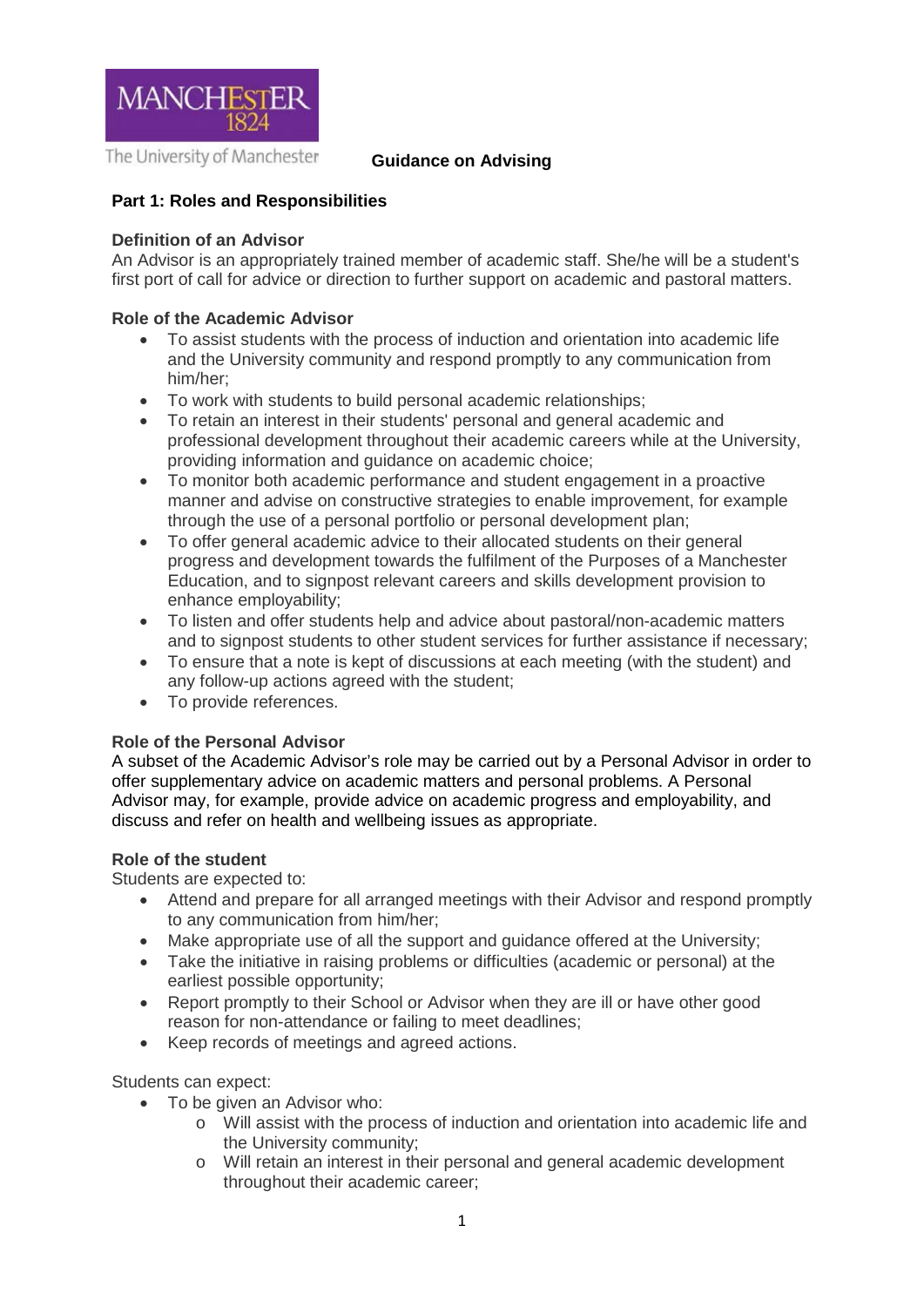- o Will offer general academic advice on their general progress and development and signpost relevant careers and skills development provision;
- o Will offer help and advice about pastoral/non-academic matters and signpost students to other student services for further assistance if necessary;
- o May be approached to provide references;
- o May be invited to offer guidance or advice on University processes, *e.g.*, disciplinary procedures, extenuating circumstances.
- To request to change their Advisor should they so wish.

# **Frequency of meetings**

Advisors will make contact with their assigned students at least twice per semester during each year of their studies. At least one of these contacts per Semester should be through a one-to-one, face-to-face meeting. Students should be proactive in setting up any further meetings that are considered necessary. Advisors should also take the initiative in arranging an initial Advisor meeting in welcome week, or as soon as is practical thereafter. All meetings should be structured with a clear and agreed agenda. Some meetings may be held in group tutorials where this is appropriate to the purpose. An Advisor may initiate a meeting where there are reports of unsatisfactory attendance or progress from unit coordinators or in the event of any other cause for concern.

# **Role of the School**

Each School is expected to:

- Ensure that all students on taught programmes are assigned appropriately trained Advisor prior to or on arrival;
- Ensure that accurate information about the purpose and operation of the Advising system is drawn proactively to the attention of students *via* degree programme handbooks and other sources and during the first meeting with the Advisor;
- Ensure that all staff undertaking Advising have been given appropriate information on the expectations of the role and the supporting resources available and offered training if required;
- Evaluate annually the operation of the Advising system within the School (collating student feedback through Student-Staff Liaison Committee and Boards of Studies where general feedback on the operation of the Advising system should be reviewed annually, and through questionnaires where these are used), indicating the ways in which University expectations are met, and to report on this, *via* the Senior Advisor, to Faculty Teaching and Learning Committee;
- Ensure the Advising system is well communicated to students and all staff;
- Co-ordinate Advising provision within the School;
- Ensure continuity of Advising throughout a student's degree programme as far as is possible. Where the role is re-assigned, the student should be informed immediately.

# **Role of the Head of School**

- To allocate Advisors to students in line with institutional principles and in accordance with the School's workload model. The recommended minimum time commitment per student adjusted depending on local agreement on tutorial formats (*e.g.*, group tutorials) is as follows:
	- o Minimum two meetings in Semester 1 (15-20 minutes each)
	- o Minimum one meeting in Semester 2 (15-20 minutes)
	- o Meeting preparation/record-keeping time 1 hour
- To identify a Senior Advisor for the School;
- To ensure that appropriate training is provided for all Advisors;
- To consider requests by students to change their Advisor.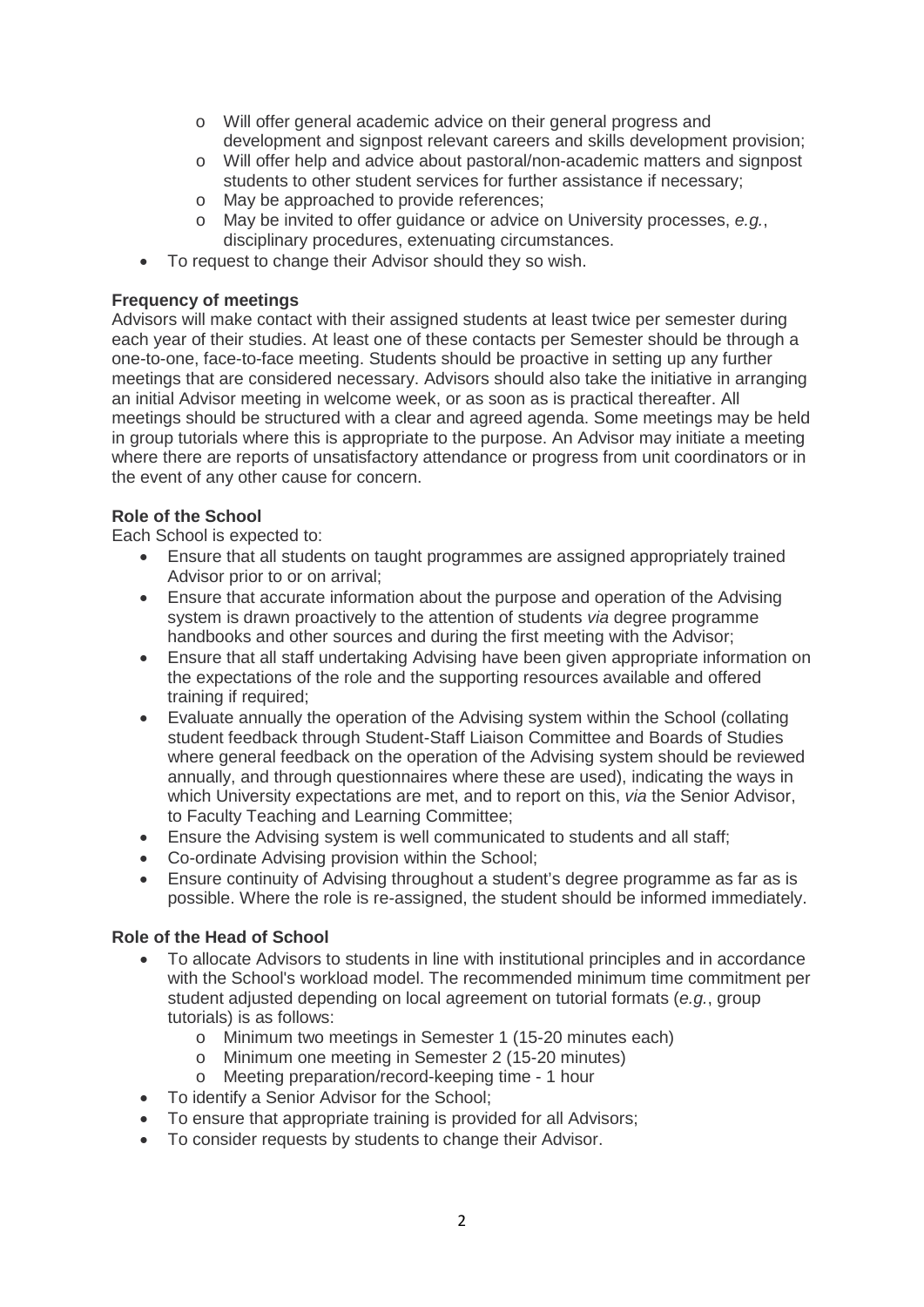# **Role of the Senior Advisor**

- To act as a co-ordinating point for general communication between the School and central student and academic services, *e.g.*, disseminating information about institutional student support and services;
- To act as a second point of contact for a student in the event of the allocated Advisor's absence from the University, and in the event of complicated issues;
- To act as a point of contact for other Advisors;
- To report to the Faculty Teaching and Learning Committee on the annual evaluation of the operation of the Advising system within the School;
- If requested by the Head of School, to consider requests by students to change their Advisor.

## **Role of the Faculty**

• To monitor the implementation and effectiveness of the University's expectations of the Advising system, *via* annual reports from the Senior Advisor to Faculty Teaching and Learning Committee on the implementation of the Advising system.

#### **Role of the University**

- To maintain an overview of the implementation and effectiveness of the University's Advising provision;
- To support Advisors and Senior Advisors, the University will provide easily accessible information regarding relevant student support services as well as training and guidance on the areas expected to be covered by the Advising system;
- To enable Advisors to easily access to relevant student information and data;
- To ensure appropriate mechanisms are in place to recognise high quality performance in Advising *via* recognition within the academic promotions criteria.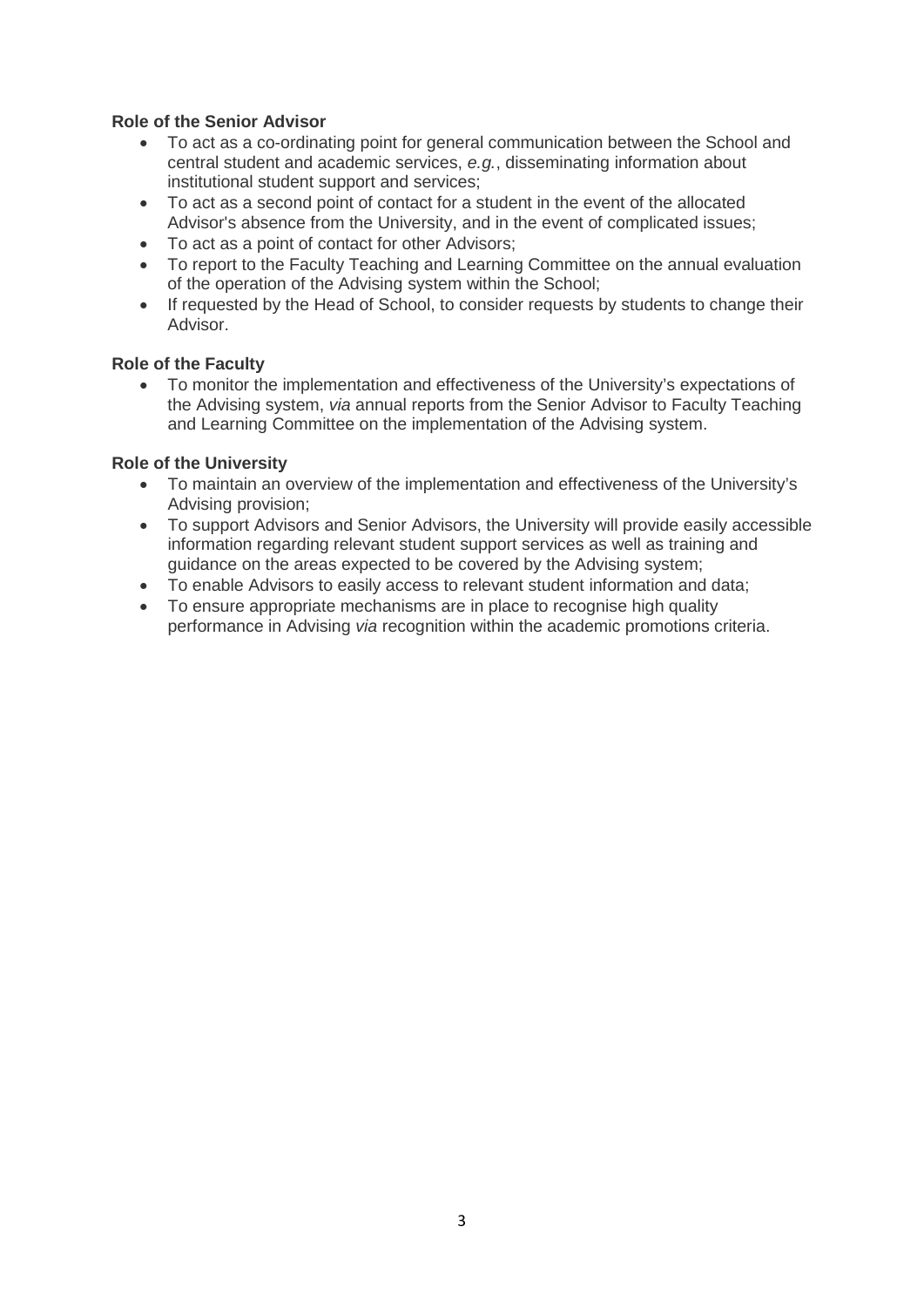# **Part 2: Timetables and Agendas for Advisor Meetings**

As outlined in the Policy on Advising Taught Students, advisors are expected to make contact with their student advisees at least twice per semester during each year of study and ate least one of these contacts per semester should take the form of a one-to-one face-toface meeting. For undergraduate students, a face-to-face meeting between the advisor and the student should also be arranged in Year 1 welcome week, or as soon as possible thereafter.

#### *Sequence of Meetings*

The following table sets out the expected pattern of face-to-face meetings between advisors and students:

#### *Undergraduate students*

|                       | <b>Welcome Week</b> | Semester 1 | <b>Semester 2</b> |
|-----------------------|---------------------|------------|-------------------|
| Year 1                | Meeting 1           | Meeting 2  | Meeting 3         |
| Years 2 and<br>bevond |                     | Meeting 1  | Meeting 2         |

Advisor meetings should take place in all years of student enrolment, including study abroad years (or Semesters) and placement years. When students are away from The University as part of their studies, discretion in the format of advisor meetings will be employed. For example, a Skype meeting may be considered as a suitable replacement for a face-to-face meeting under these circumstances.

#### *Postgraduate taught students*

|           | Semester 1 | <b>Semester 2</b> |
|-----------|------------|-------------------|
| All years | Meeting    | Meeting 2         |

## *Group Meetings*

It is recognised that the approach to Advising should be adapted to local School arrangements in order to take advantage of local expertise and to build on existing good practice. It is recognised that group meetings can take place in order to provide updates and to share information (for example as part of an induction to Advising) and that they can also provide a valuable networking opportunity to students. Group meetings should be used only to supplement the minimum number of meetings outlined in the Policy.

## *Indicative Agendas for Meetings*

The timetables and agendas below demonstrate how the requirements of the Policy for undergraduate students can normally be met. The timings of these meetings can be adapted to fit programmes running on different annual patterns and of differing lengths. Beyond this, students can request *additional* meetings with their Advisor which will be arranged within a reasonable time.

| <b>Undergraduate Programmes</b>                      |                                                                                                                                                                                                                                                                                                                                                                      |
|------------------------------------------------------|----------------------------------------------------------------------------------------------------------------------------------------------------------------------------------------------------------------------------------------------------------------------------------------------------------------------------------------------------------------------|
| Year 1                                               | <b>Welcome and Introductions</b>                                                                                                                                                                                                                                                                                                                                     |
| Meeting 1 (within first two<br>weeks of the start of | Discuss and confirm unit choice/registration and advise as<br>necessary                                                                                                                                                                                                                                                                                              |
| Semester 1)                                          | Explain the Advising system - how it supports students in<br>the normal course of academic personal and professional<br>development; how the referral role works to help support<br>students through particular difficulties; how the Advisor is a<br>student's first point-of-contact within the School<br>Explain that effective Advising is a partnership between |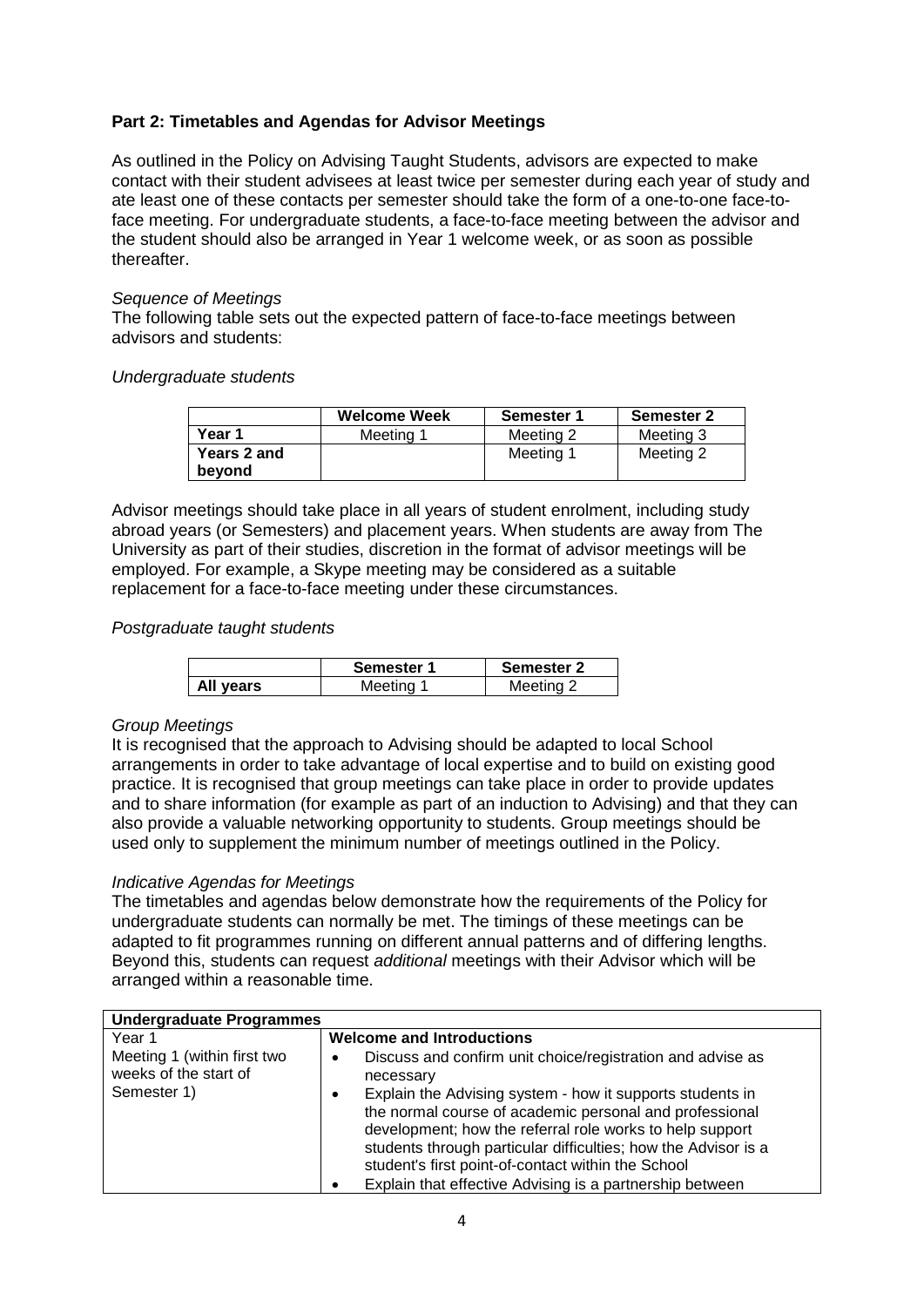|                           | Advisor and student where the student must also fulfill their                   |
|---------------------------|---------------------------------------------------------------------------------|
|                           | responsibilities                                                                |
|                           | Introduce the range of student support and development<br>$\bullet$             |
|                           | opportunities at the University of Manchester                                   |
|                           | Explore with the student their achievements so far, their<br>$\bullet$          |
|                           | hopes for University, and what ambitions they have after                        |
|                           | their degree                                                                    |
| Year 1                    | Settling in                                                                     |
| Meeting 2 (before the end | Reaffirm that the Advisor is first point of contact on all matters<br>$\bullet$ |
| of Semester 1)            | relating to a student's general academic experience and                         |
|                           | performance                                                                     |
|                           | Discuss how the student is settling into university life                        |
|                           | Highlight the range of opportunities available in Manchester,                   |
|                           | and discuss what might be of interest to the student                            |
|                           | Review student's potential careers, and any plans for work<br>$\bullet$         |
|                           | placements, internships, etc., in the vacations                                 |
| Year 1                    | Your Studies and Personal Development                                           |
| Meeting 3 (towards the    | Review Semester 1 overall experience and progress and                           |
| end of Semester 2)        | discuss the student's progress in Semester 2                                    |
|                           | Discuss feedback on units taken in semester 1<br>$\bullet$                      |
|                           | Discuss marks from Semester 1 assessments<br>$\bullet$                          |
|                           | Discuss unit choice process and options for next year                           |
|                           | Reflect on the development of graduate skills and attributes                    |
|                           | Remind students of the range of support and development                         |
|                           | opportunities at Manchester                                                     |
|                           | Recommend students to the Careers Centre drop-in service.                       |
| Subsequent years of       | Planning for the Year ahead, and beyond                                         |
| study                     | Check unit choice/registration and advise or refer to local<br>$\bullet$        |
| Meeting 1 (Semester 1)    | specialist as necessary                                                         |
|                           | Review overall academic progress on the programme to date,<br>$\bullet$         |
|                           | including discussion of feedback and marks for all units from the               |
|                           | end of previous session                                                         |
|                           | Academic planning (including balancing of students' extra-<br>٠                 |
|                           | curricular work and commitments)                                                |
|                           | Reflect on the development of graduate skills and attributes<br>$\bullet$       |
|                           | Discuss potential progression to PGT study                                      |
|                           | Recommend students to the Careers Service<br>$\bullet$                          |
|                           | Remind students of the range of support and development                         |
|                           | opportunities at Manchester                                                     |
| Subsequent years of study | Year 2: Thinking about your Studies and Progress                                |
| Meeting 2 (Semester 2)    | <b>Final Year: Transition to Graduate Life</b>                                  |
|                           | Review academic progress to date including feedback and<br>$\bullet$            |
|                           | marks for Semester 1 work from all units                                        |
|                           | Discuss and confirm unit choice (Year 2)<br>$\bullet$                           |
|                           | Reflect on the development of graduate skills and attributes<br>$\bullet$       |
|                           | Recommend students to the Careers Service.<br>$\bullet$                         |

| <b>Postgraduate Taught Programmes</b>                               |                                                                                                                                                                                                                                                                                                                                                                                                      |  |
|---------------------------------------------------------------------|------------------------------------------------------------------------------------------------------------------------------------------------------------------------------------------------------------------------------------------------------------------------------------------------------------------------------------------------------------------------------------------------------|--|
| Meeting 1 (within first two<br>weeks of the start of<br>Semester 1) | Explain the role of the Advisor<br>$\bullet$<br>Explore what the student aims to achieve during their<br>degree and highlight the opportunities available to them<br>Discuss the content of the programme, including details of<br>$\bullet$<br>any optional units and when the choices need to be taken<br>Confirm the various other sources of Student Support<br>٠<br>available at the University |  |
| Meeting 2/3 (start of<br>Semester 2)                                | Discuss an overview of the student's progress including the<br>feedback on any units taken in the previous semester.                                                                                                                                                                                                                                                                                 |  |